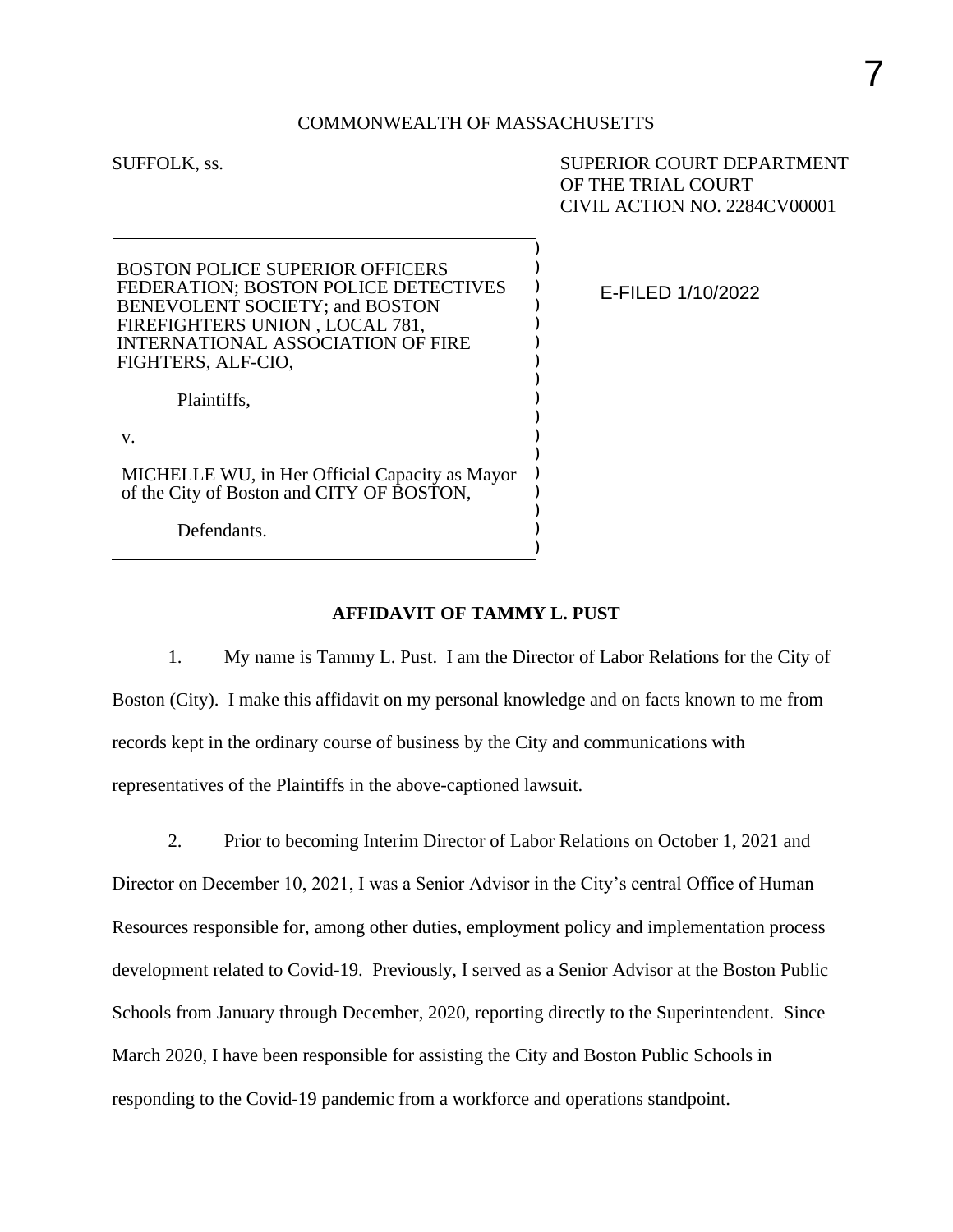3. Plaintiffs Boston Police Superior Officers Federation (Federation) is the exclusive bargaining unit for approximately 261 members of the Boston Police Department holding the ranks of Sergeant, Lieutenant and Captain. Plaintiffs Boston Police Detectives Benevolent Society (BPDBS) is the exclusive bargaining unit for approximately 416 members of the Boston Police Department holding the rank of Police Officer, Sergeant, Lieutenant and Captain and having been rated a Detective by the Department, as well as a group of approximately 34 civilian employees who perform forensic services for the Department. Plaintiffs International Association of Fire Fighter (IAFF), Local 718 is the exclusive bargaining unit for approximately 1526 members of the Boston Fire Department including all District and Deputy Chiefs of the City's Fire Department.

4. On or about August 12, 2021, the City, acting upon advice and guidance from the Boston Public Health Commission (BPHC), shared a policy entitled the Vaccine Verification or Required Testing Policy (hereinafter, "August Policy") requiring all City of Boston employees to either provide verification of full Covid-19 vaccination status or submit proof of a weekly negative Covid-19 test. The City's Office of Labor Relations (OLR) provided written notice that same day informing all 20 bargaining units who represent its employees of the City's intent to implement the August Policy with an effective date of September 24, October 7, or October 18, depending on the employee's position and assigned department. As part of that communication, the City offered to meet with its 20 unions to comply with any bargaining obligations that might exist.

5. Thereafter, the City began meeting with the 20 bargaining units representing City employees.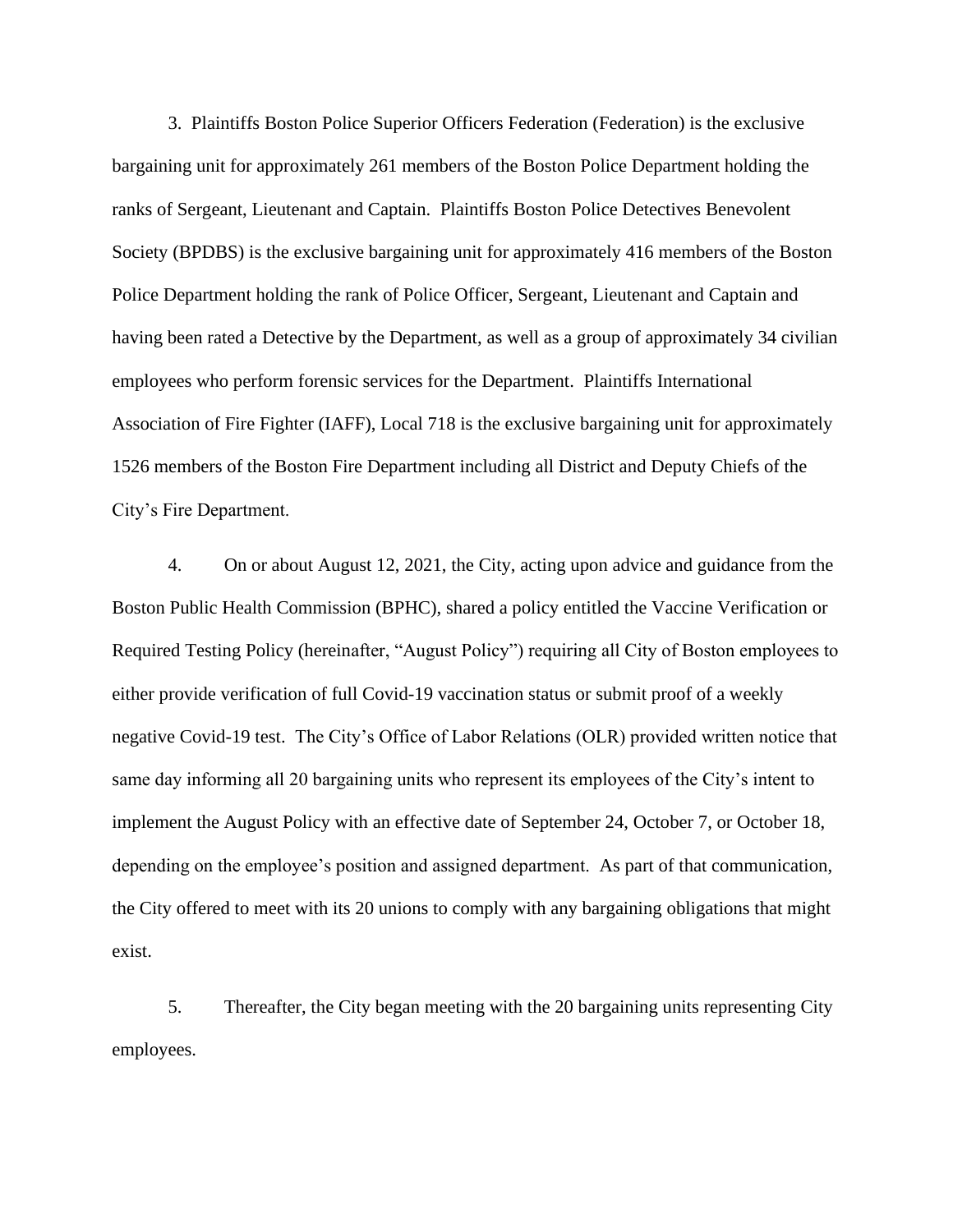6. On August 30, 2021, the City updated the August Policy based on feedback from the various unions it met with and provided the updated document to the 20 unions. This updated August Policy remained in effect until revised on December 20, 2021.

7. The City conducted meetings with representatives of the IAFF to bargain over the impacts of the August Policy on: (1) August 20, 2021; (2) September 3, 2021; and (3) September 10, 2021. On or about September 10, 2021, the City sent a draft Memorandum of Agreement (MOA) concerning the August Policy to the IAFF. As part of the parties' negotiations, the IAFF requested that the City include a provision to "revisit the agreement." In response, the City added language that states, "[t]he City intends to periodically review the Policy and shall fulfill any impact bargaining obligations associated with any proposed substantive changes." No other bargaining unit requested similar language and, accordingly, this language is not included in any other MOA. The City did not understand this language to create any new obligations, but merely reflected legal requirements that already existed with or without the language. Moreover, the City believed the language was unnecessary. In addition, the Agreement indicates it "shall not be used to demonstrate a practice or create a precedent for any other matter." On October 7, 2021, the City and the IAFF signed the MOA accepting the terms of the August Policy. A true and accurate copy of the MOA appears as Attachment 3 to the Verified Complaint.

8. The City met with representatives of the Federation to bargain over the impacts of the August Policy on: (1) August 24, 2021; (2) September 14, 2021; (3) September 30, 2021; (4) October 1, 2021; (5) October 6, 2021; and (6) October 18, 2021. During the September 14, 2021, meeting the City provided the Federation the same proposed MOA it had initially provided to IAFF on September 10, 2021. This proposal included non-precedent setting language that states, the agreement "shall not be used to demonstrate a practice or create a precedent for any other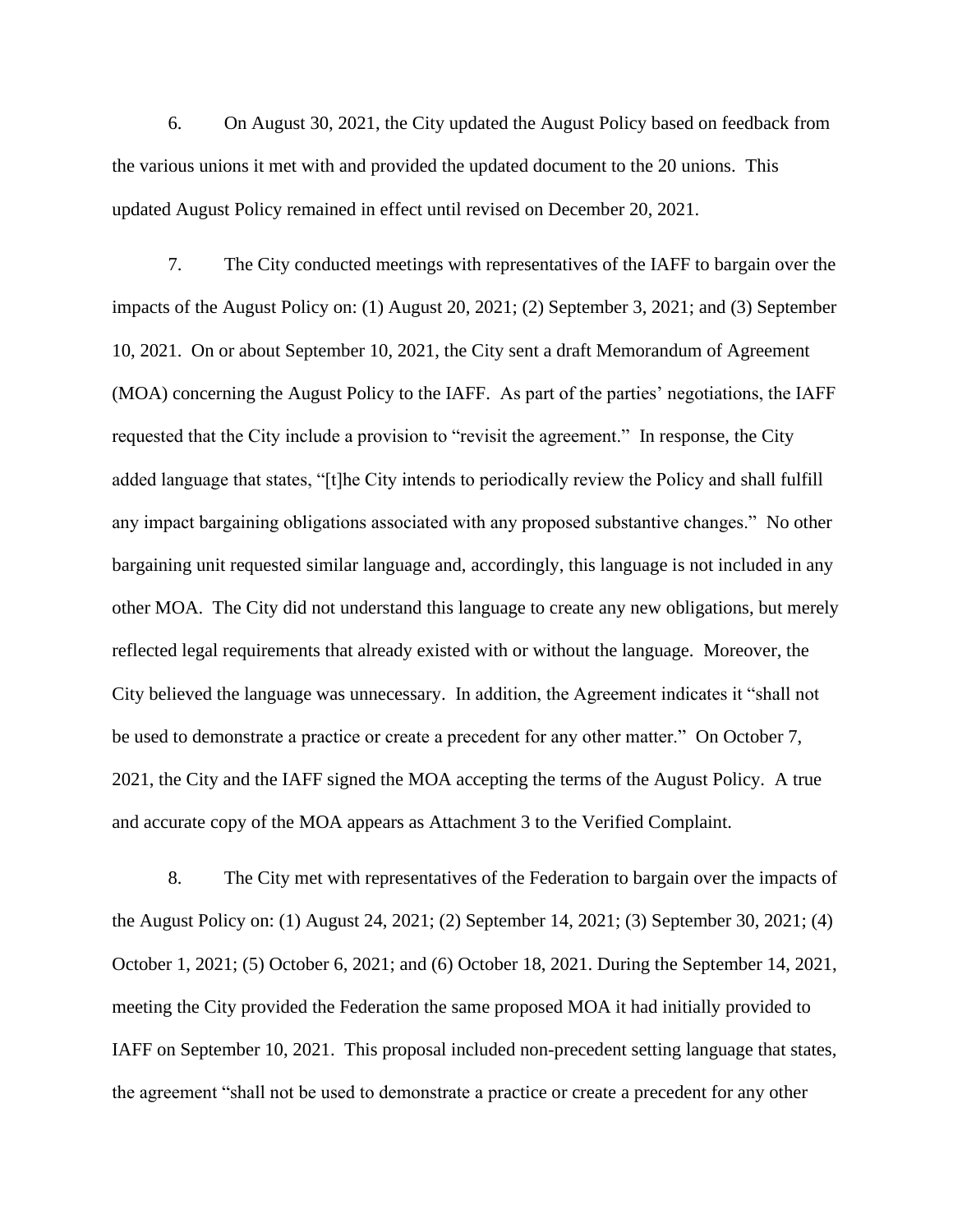matter." The parties met again on September 30, 2021, during which the Federation made verbal counter proposals, which it submitted in writing to the City on October 8, 2021. The City responded on October 6, 2021 and again on October 18, 2021. A final version of the MOA was provided to the Federation via email on October 29, 2021. On November 26, 2021, the Federation returned the signed MOA. On Tuesday, December 7, 2021, I countersigned the MOA on behalf of the City. The signed MOA contains the above-described language that states, the agreement "shall not be used to demonstrate a practice or create a precedent for any other matter." A true and accurate copy of the MOA appears as Attachment 4 to the Verified Complaint.

9. The City met with BPDBS on August 30, 2021. On September 16, 2021, the Office of Labor Relations provided the BPDBS's counsel a letter with the updated policy and offered to continue to meet. After various communications, on December 16, 2021, the parties agreed to meet again on January 5, 2022 to further discuss the August Policy.

10. On November 2, 2021, Michelle Wu was elected Mayor of Boston. Mayor Wu was sworn in and commenced her mayoral term on November 18, 2022.

11. Starting on December 17 and concluding on December 19, Mayor Wu and I telephoned the City's 20 unions to notify them of the contemplated change to the City's August Policy.

12. By letters sent via email dated December 20, 2021, I advised all 20 of the unions representing City employees, including Plaintiff unions, of the modification to the August Policy and indicated that the City would fulfill any bargaining obligations it might have. These letters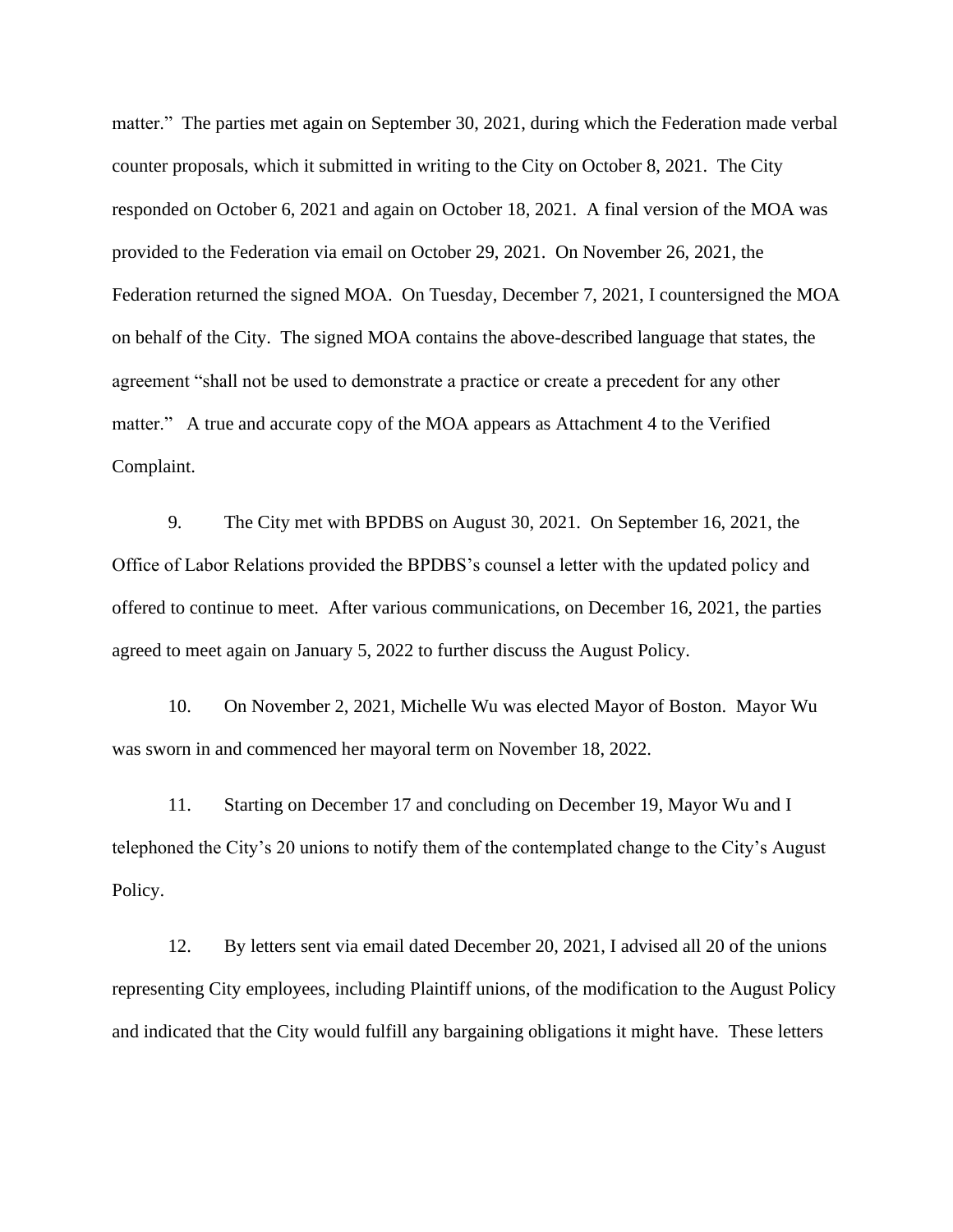are in the form attached to the Plaintiffs' Verified Complaint as Attachments 5a and 5b (referred to by the Plaintiffs as the "Wu Letter.")

13. On December 20, 2021, the City announced a modification to the August Policy. That modification required that all employees verify at least one dose of Covid-19 vaccination by January 15, 2022, and full vaccination by February 15, 2022. A true and accurate copy of the December 20, 2021 Policy (December Policy) is attached as Exhibit A.

14. On December 21, 2021, counsel for the BPDBS's unions responded indicating that the BPDBS full bargaining team could not get together before January 5, 2022. The following day, December 22, 2021, he sent a cease and desist letter asserting that the December Policy was implemented without bargaining. On December 23, BPDBS filed a Charge of Prohibited Practice at the Department of Labor Relations (DLR).

15. On December 22, 2021, counsel for the Federation sent me an email expressing concerns about the December Policy, alleging it was implemented unilaterally and constituted a repudiation of the previously signed MOA. Union counsel also advised that the Federation was willing to meet to discuss the December Policy, but reserved its right to withdraw from such negotiations. The Federation filed a Charge of Prohibited Practice at the DLR on December 27, 2021.

16. On December 29, 2021, counsel for the Federation emailed me requesting dates to bargain, which were coordinated and the parties agreed to meet on Friday, January 7, 2022. That meeting went forward.

17. Like the other Plaintiffs, the IAFF also filed a Charge of Prohibited Practice at the DLR on December 23, 2021. They contacted me on Monday, January 3, 2022, via voicemail,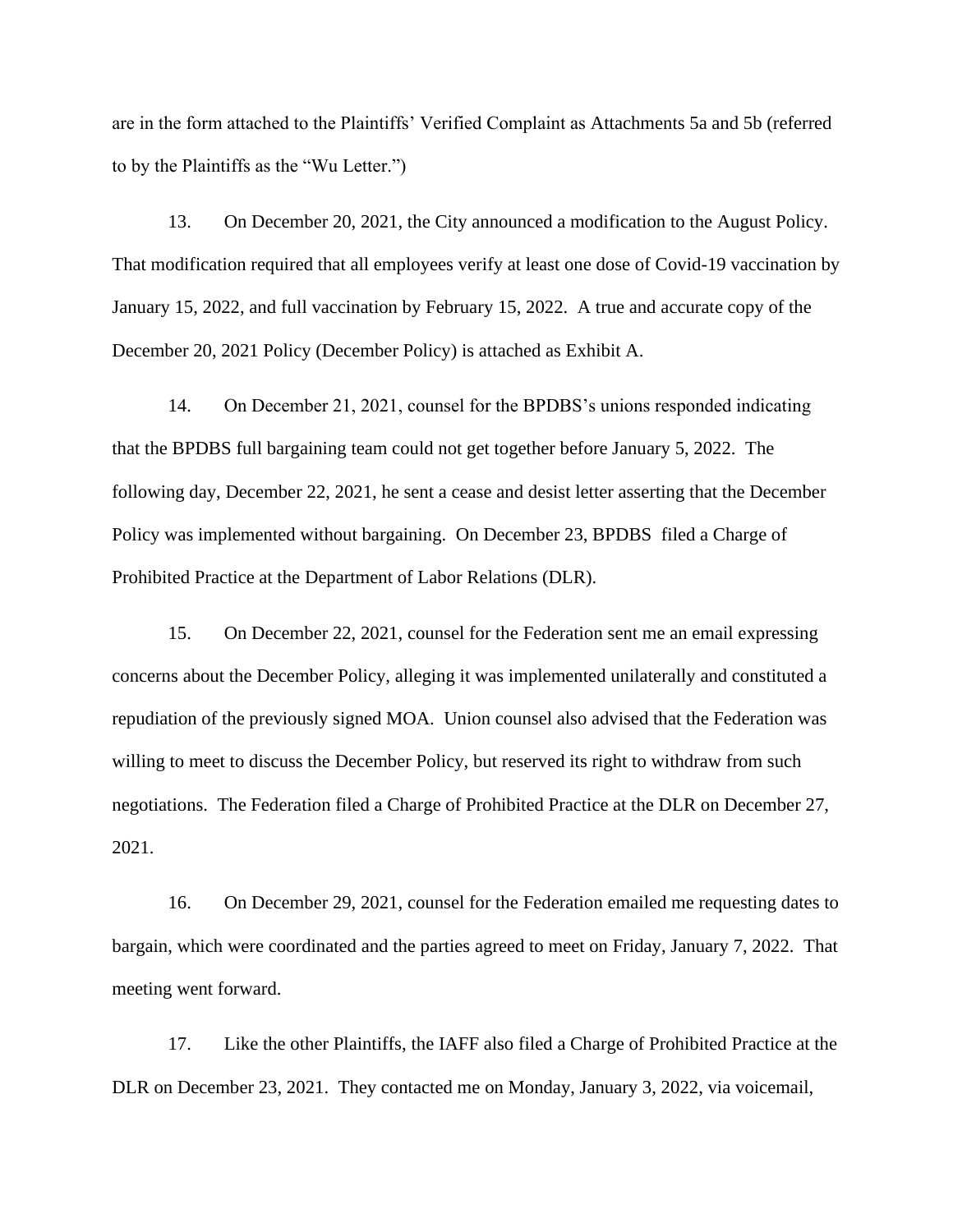requesting to meet regarding the December Policy. Thereafter, my office scheduled a meeting and we met on January 6, 2022.

18. As scheduled, I met with the BPDBS bargaining team on January 5, the IAFF bargaining team on January 6, and the Federation's bargaining team on January 7. The parties are scheduled to appear before a DLR-assigned Mediator with respect to the Charges of Prohibited Practice on Tuesday, January 11, 2022. The City intends to continue bargaining in good faith and meet any bargaining obligation it may have regarding the December Policy. The City is currently in the process of providing written information as requested, after which it will schedule future bargaining sessions as requested.

19. Since December 20, 2021, I have also been communicating and/or meeting with the remaining City bargaining units regarding the December Policy, as requested.

20. Throughout the course of the Covid-19 pandemic, the City of Boston and its Mayors have looked to the BPHC for guidance in responding to this unprecedented public health crisis and navigating how best to protect its employees and the citizens it serves.

21. The current Administration has continued to be guided by the BPHC and relies on scientific and real-time data in determining how best to respond to the ongoing pandemic. In fact, upon taking office, a Covid-19 Advisory Committee was immediately established; Dr. Bisola Ojikutu was named the Chair of that Advisory Committee. Dr. Ojikutu also serves as the Executive Director of the BPHC.

22. The City has relied upon guidance from the BPHC on how best to protect its workforce and ensure public services continue to be available. This has resulted in the City's implementation of various employment related policies including the requirement of face coverings and social distancing when reporting physically to a City worksite, screening before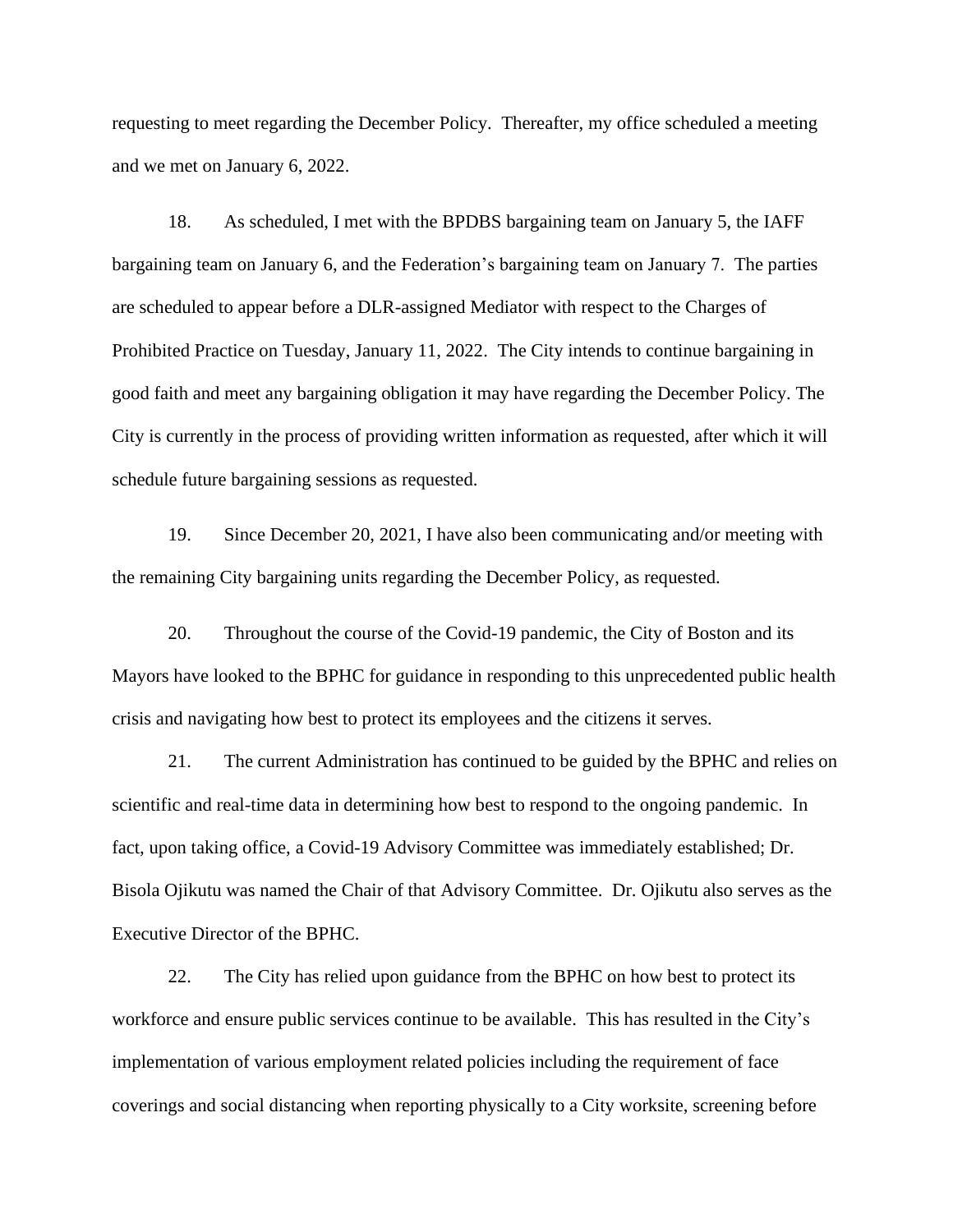reporting to work, quarantining and isolating after an exposure or positive test, reductions to the City's in-person work force, and requiring those who have not been vaccinated to provide evidence of a negative test on a weekly basis.

23. The number of employees being newly vaccinated began to drop off in the late Fall despite the August Policy and the City's various efforts to incent vaccination, which included the City's providing employees additional leave days for illness related to the virus.

24. On December 31, 2021, I sent written communication to all City unions notifying them that some employees would begin working remotely as soon as Tuesday, January 4, 2022, to reduce the number of people in physical work locations where possible and therefore better prevent spread of Covid-19. I began follow-up conversations with unions on January 1, 2022, which are ongoing.

25. Citizens requiring public services, in particular those provided by the employees that Plaintiffs represent, do not have an option in most instances of whether to seek such services and/or to interact with these City employees. Moreover, these services may require that City employees enter the homes of citizens or come into extremely close contact with citizens, including vulnerable populations such as the elderly, children who cannot be vaccinated, and or citizens who have compromised immune systems.

26. The City's Office of Human Resources has consistently monitored employee absences due to Covid-19. In December, there has been an exponential increase in City employee absences resulting from Covid-19. *See* City of Boston Employee Absences/Leaves Due to Covid-19 below. Similarly, and as shown in the second chart below entitled Police and Fire Absences Due to Covid-19 Illness, there has been a huge increase in the number of employees absent in both the Police and Fire Departments specifically. The number of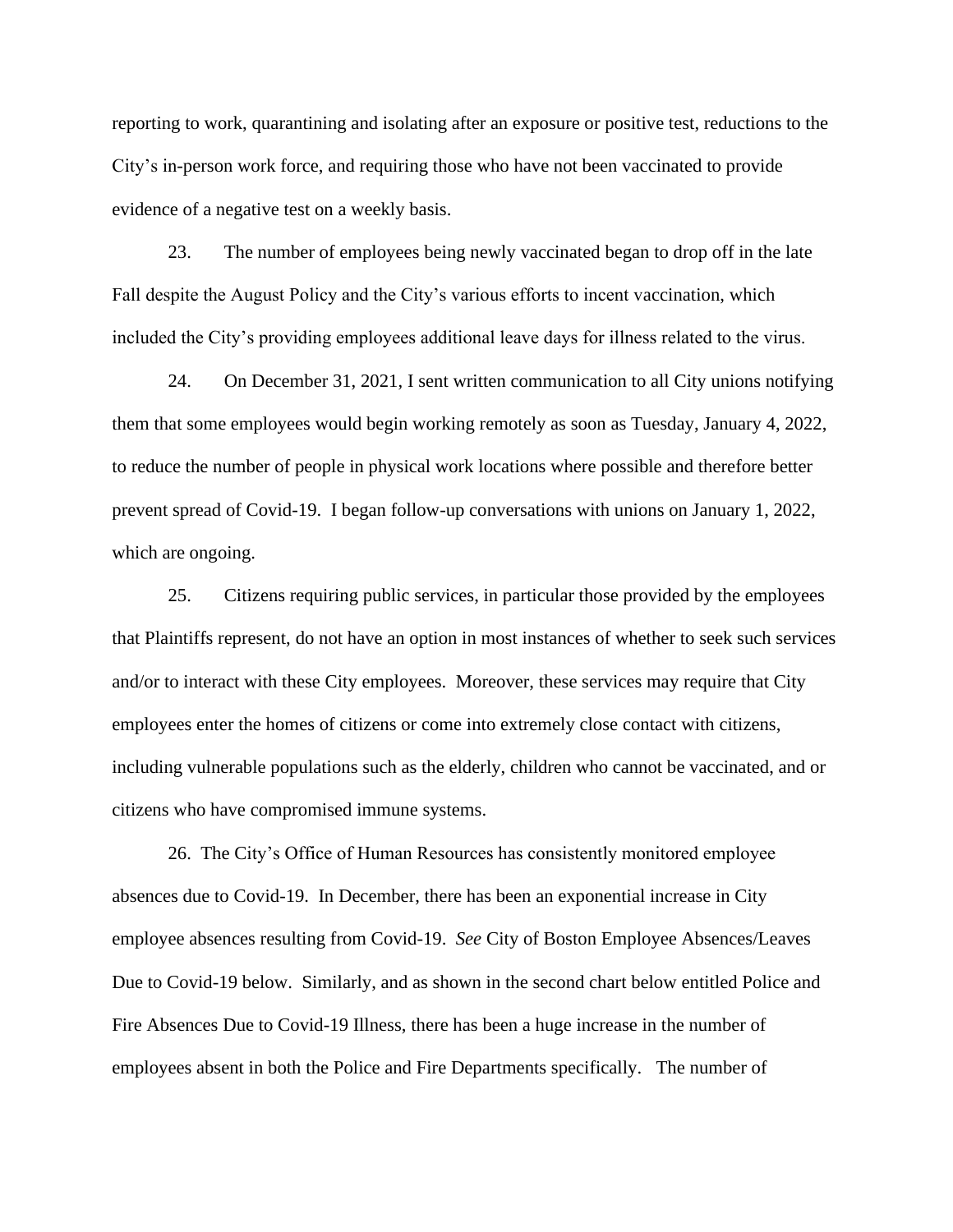employees out in the Police Department in December 2021 due to Covid-19 was 101 up from 28 in November 2021. Similarly, 105 employees were absent from the Fire Department due to Covid-19 in December 2021 up from 34 in November 2021.



## **City of Boston Employee Absences/Leaves Due to Covid-19**